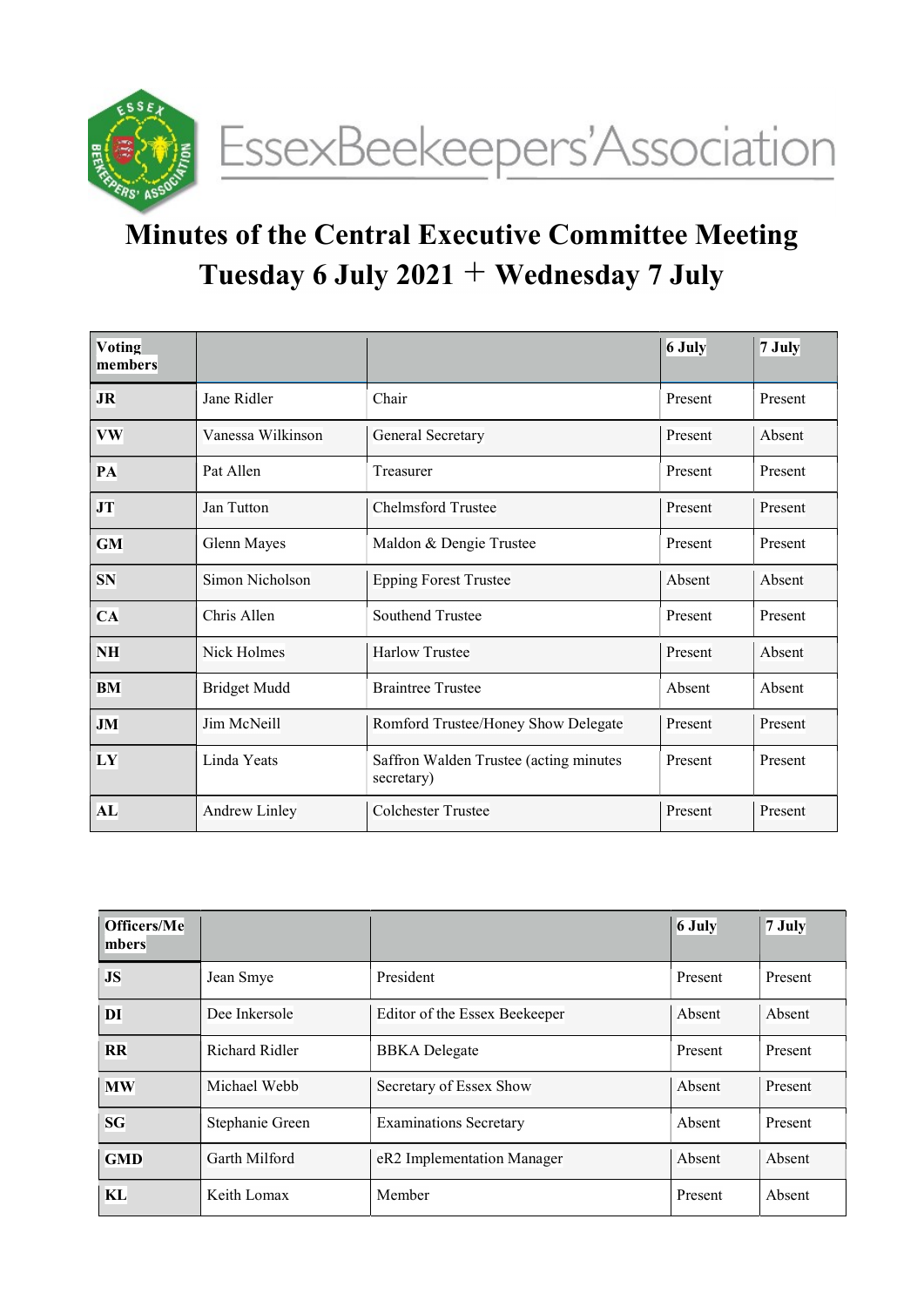| Officers/Me<br>mbers |              |                    | 6 July  | 7 July  |
|----------------------|--------------|--------------------|---------|---------|
| <b>DG</b>            | Dave Garratt | Bee Health Officer | Present | Present |

## 1. Apologies for absence

Simon Nicolson, Dee Inkersole, Michael Webb (Tues), Stephanie Green (Tues), Vanessa Wilkinson (Weds)

# 2. Minutes of CEC meeting held Tuesday May 4th 2021

It was noted that Michael Abel was present as an observer, not a voting member.

Action JR will sign amended copy of minutes and pass to VW

### 3. Matters arising not on agenda/action updates

Item 3 There is one outstanding signed Trustee Responsibility document to be returned. PA attended the Beecraft AGM, all seems to be very satisfactory. She also attended the BDI AGM and reported that the new advice on whole apiary shook swarms in case of EFB is very effective but not well received by beekeepers. If this becomes policy next year, BDI premiums may increase.

No update on the contacts list.

Update on Maldon and Dengie 100 (from meeting on 7 July).GM reported that M&D Division had accepted the CEC's decision concerning reference to MAD beekeepers and the strapline has been removed from the website although it may sometimes appear on defaults. AGM reports, one still outstanding (Southend), one on the way (Epping) and one received (Colchester).

JR will remind officers and Trustees that they can and should nominate a proxy for CEC meetings.

Item 12 DG is asked to send a note to all EBKA members reminding them to register with Beebase.

JM reported that there was a missing zero from their bank balance in their AGM report and that the division had not taken a cruise.

Action VW to take action on contacts list

4. EBKA Annual report This is ready for submission to the Charity Commission. Proposed by JR that this should be uploaded by JR to the Charity Commission, seconded by CA and carried unanimously.

Action JR to upload report

# 5. Treasurer's report

It is suggested that the EBKA subscription year be amended to match eR2 and the BBKA year which close on Sept 30th. This would be convenient for claiming GiftAid and would regularise the position of members joining in October. KL observed that many other BKAs followed this practice. This should be considered and return as an item on the September agenda.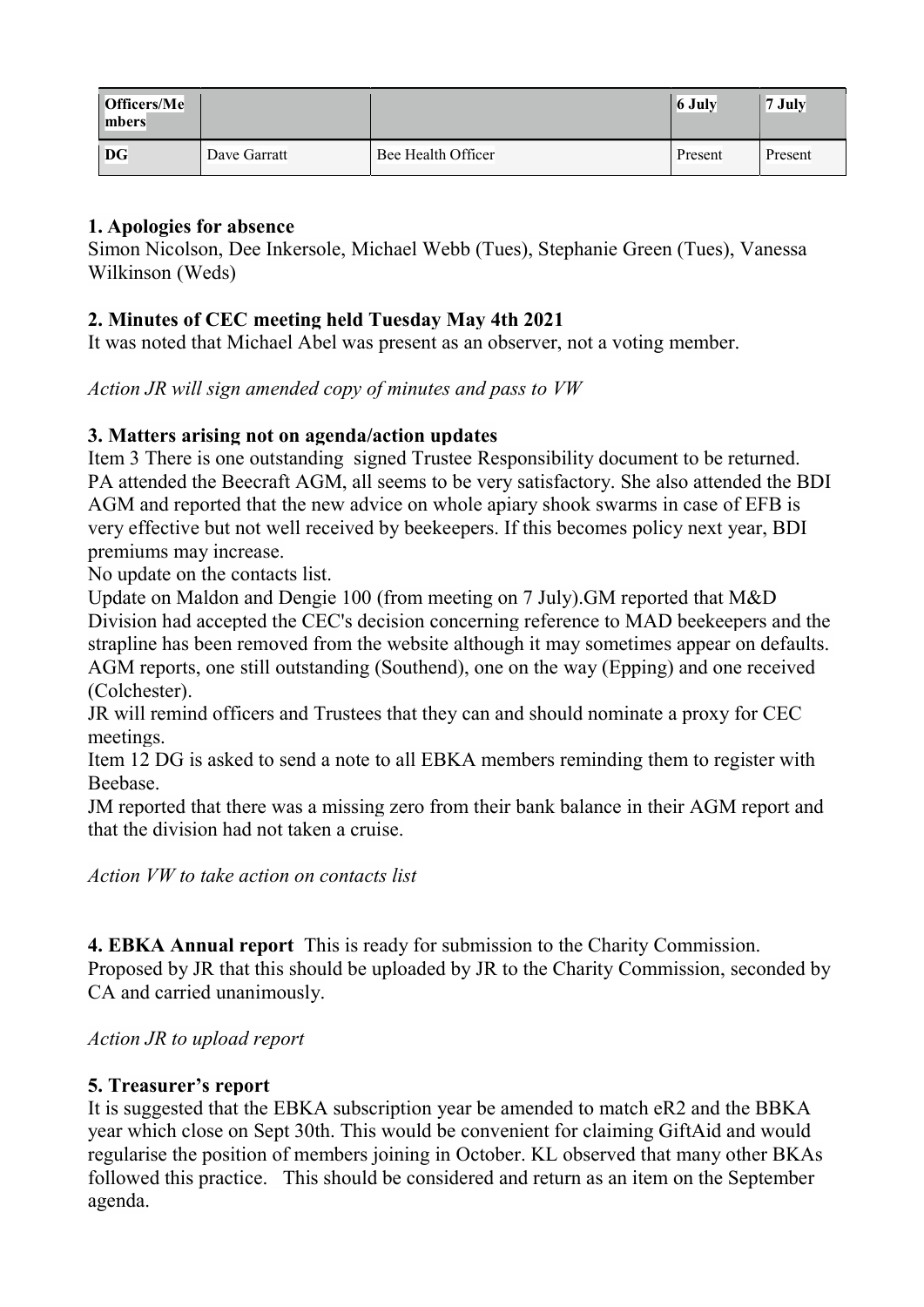PA suggested that the EBKA capitation be reduced by £2 to offset the BBKA increase for full members and by £1 for partner members. No change is suggested for other categories of membership. CA observed that it would help reduce the high level of funds held in relation to charity status. PA observed that GiftAid makes a significant contribution to funds and needs to be spent appropriately. NH asked if divisional subs could also be reduced. It was agreed that subs should remain the same for 2022 and that the EBKA capitation be reduced to compensate for the BBKA rise in capitation as JA had proposed. PA proposed that trustees take back to their divisions the suggestion that divisional subs could also be reduced. This was seconded by NH and carried unanimously. PA also proposed an increase in awards given for qualifications achieved as follows: Miss Avey, Basic Assessment Distinction £50 Ted Hooper Module Distinction £50 New Awards General Husbandry £80 Advanced Husbandry £100 Discussion followed as to whether this would be an effective way of raising standards of

beekeeping. Subsidising fees for successful candidates or providing Basic Assessment guides were also suggested and could be given further consideration.

The awards increase was proposed by JR seconded by AL and carried unanimously. PA's suggestions on the Education and Research funds will be considered at the next meeting.

Action Trustees to ask divisions if Divisional subscriptions could be reduced.

# 6. EBKA Trading and implications.

PA confirmed that VAT registration is not needed unless trading total exceeds £85,000. Her concern is that this could inadvertently be exceeded by the independent actions of divisions. JS explained that this concern had arisen before and is the reason that jar sales are run through an individual bank account and it is planned that this will continue. She also explained that this concern had arisen before and had lead to a proposal to set up a trading arm. This was rejected at an AGM. At this point, JR voiced the gratitude of EBKA to Jean's work on jar orders over the years. Jar costs average about £15000, this year £22000 and are liable for VAT. Apikel costs are up to £15000 pa. LY explained that the effects of the changes arising as a result of Brexit lead to delivery problems this year and may cause a steep rise in price next year so the future of this scheme is uncertain. NH thought? we had approached the limit on occasion and PA reported that other divisions had in the past had big one off purchases. KL reported that the Small Trading Tax Exemption limit for us would be in the order of £50,000. However he subsequently reported that in fact EBKA falls within the 25% limit of turnover for the small trading tax exemption limit.

Establishing a trading arm would have practical disadvantages in the work needed to set it up and the increased need for running accounts to be maintained. PA observed that a new treasurer would also be needed.

JR observed that EBKA would not want to register for VAT and suggested the need for more frequent exchange of information from divisions on any trading including smaller expenditure on foundation, treatments etc. She proposed that from September, divisional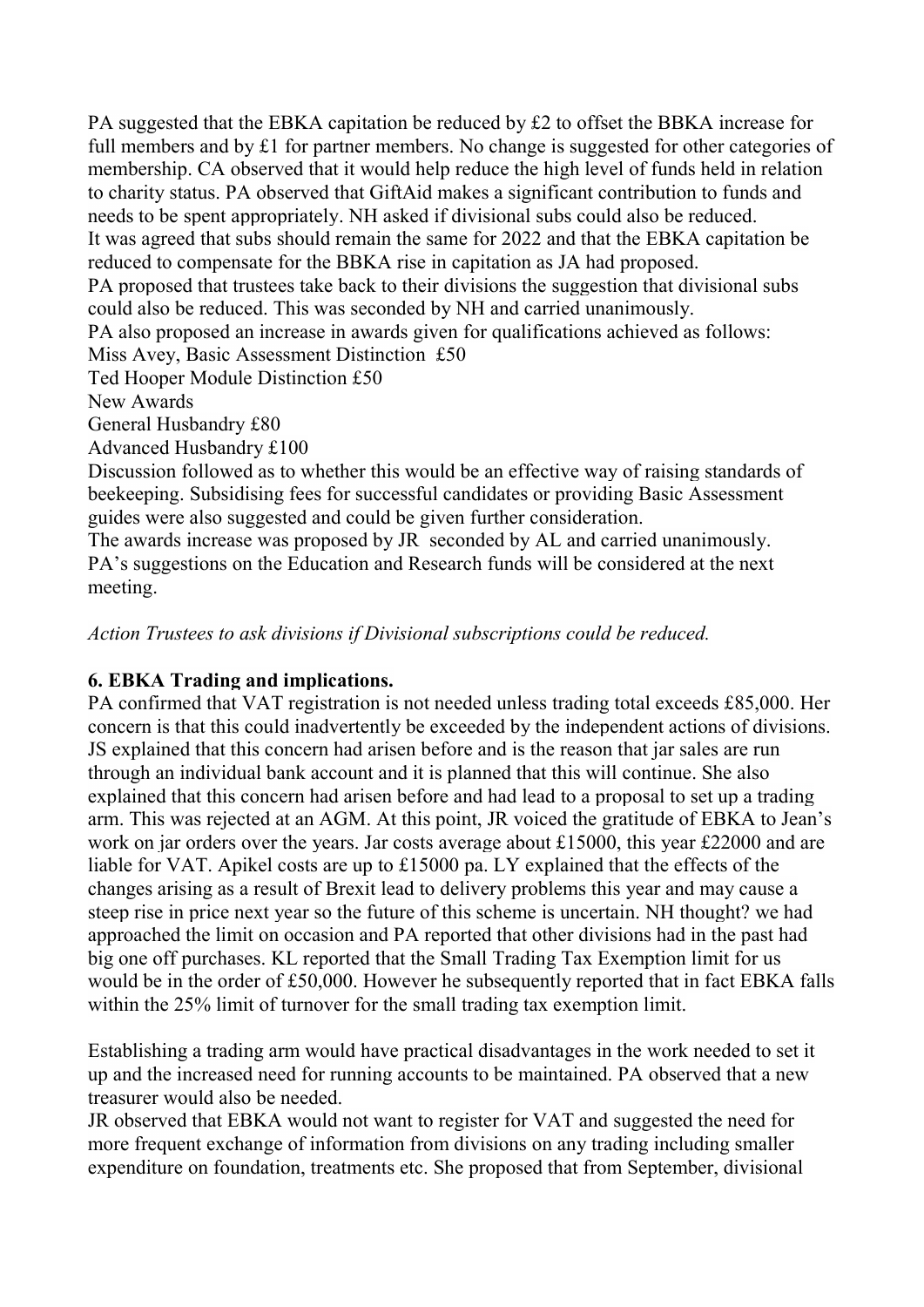reps should include this information in their reports. This was agreed unanimously. It was observed that it was not clear exactly what was covered by the term trading.

Action future divisional reports should include information on proposed trading activities

## 7 4th Generation EARS proposal (discussed on 7July).

It was noted that the new proposal is very relevant to practical beekeeping. Feedback has been satisfactory this year. Divisions could be asked if they wanted to make individual contributions.

It was proposed that for 2022, the contribution be increased to £2000 from £1000 but with no ongoing commitment to the new level. This was agreed unanimously.

Action JR to respond to EARS and PA to arrange payment

### 8 Governance Subcommittee

KL presented a report on options for insurance and confirmed a new quotation of £904.40 to cover all divisional apiaries. This would have a £250 excess for all claims covering everything except the bees including flood, fire and theft. Equipment in transit would not be covered.

It was proposed by JR and seconded by GM that Trustees were adequately covered though BBKA membership. Carried unanimously.

Cover for members' hives on divisional apiaries must be adequate and their insured total must include them. JT will investigate the mechanism for insuring division owned colonies in divisional apiaries. Discussion followed on the choice between the policy described above to be funded by EBKA or individual associations through risk reduction procedures taking their own risk. The latter would include the possibility of applying to EBKA in case of exceptional losses. There was unanimous support for this approach. KL will send insurance details to the divisions who have insured their apiaries in the past and to EBKA. KL was thanked for his hard work on this item.

Action KL to let interested parties know of insurance quote. JT to investigate how divisional hives can best be included on BDI policy

The meeting was suspended at this point and reconvened on July 7

The review of leases is ongoing. Updated information is still awaited for Harlow, Braintree and Colchester.

Action Divisions to ensure JR has up to date information on divisional apiaries.

#### 9 Honey Show.

MW reported that the Orsett show having been cancelled and because of the difficulties due to current uncertainties, he had contacted the show committee proposing that the county show for 2021 be cancelled in favour of local shows. This option was supported by the majority of members. Divisions would be responsible for ensuring the safety of members through rigorous risk assessments. They should also make every effort to help newer members understand the requirements and standards expected for the county show. This was agreed unanimously.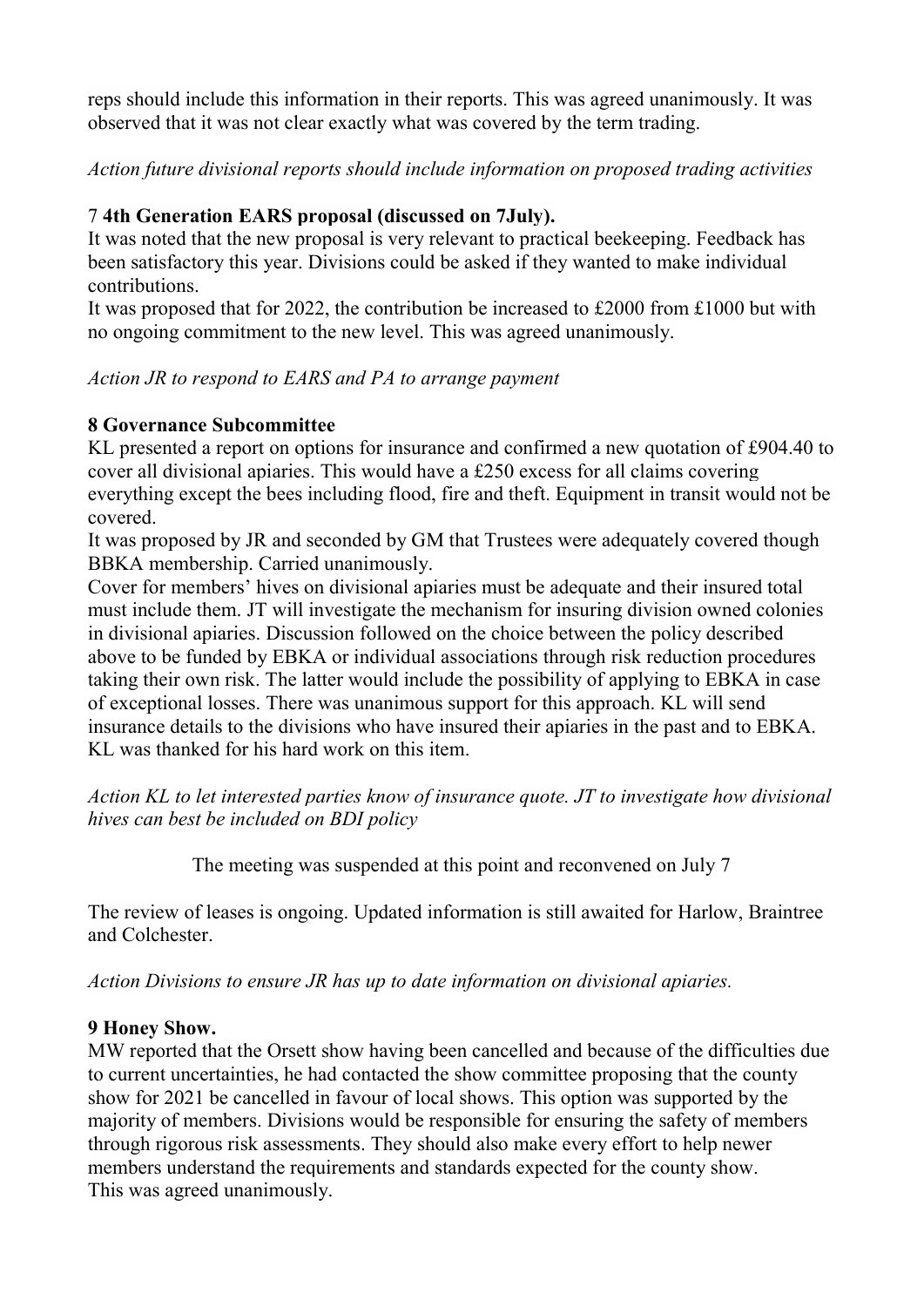## 10 Ted Hooper Lecture.

Giles Budge is happy to give a Zoom lecture.

Action VW is asked to fix a date with him, either 6/7 or 27/28 November.

#### 11 Venue for CEC meetings.

Gridserve is not suitable so the Margaretting Village Hall is under consideration. Committee members expressed a preference for the next meeting to be on Zoom. Chelmsford Division will hold a meeting at Margaretting on Tuesday 20 July and would welcome CEC members wanting to look at the venue.

It was unanimously agreed that the next 3 meetings would be via Zoom.

#### 12 Questions arising from Divisional reports and Secretaries reports.

The CEC guidance previously issued for face to face meetings still stands in the light of continuing change. Caution is advised because of the demographic of our members. A record of attendees is needed and we were reminded that there seems to be increasing resistance to compliance.

The proposal from the Bee Health Officer was discussed. There was unanimous support for the proposal of a questionnaire to identify experience of bee disease in Essex and to use this to produce a risk assessment and inform training. It was agreed that promoting rearing of gentle queens to better facilitate disease inspection was a good idea but in practice, there had been an underwhelming response to previous initiatives in the area. Nevertheless, divisions should be encouraged to persevere.

Action Bee Health team to circulate and analyse outcomes of questionnaire

#### 13 Chelmsford skep making course

Chelmsford Division were looking for someone to give a skep making session. Chris Parkes was suggested or Clive de Bruyn might be able to advise.

AOB RR asked for consideration of motions for the BBKA meeting in January 2021

# Next Meeting Tuesday 7 September 19.30 via Zoom

| <b>Action</b><br>date | Owner | Action                                                                                                                                                                                  | <b>Action</b><br>due date | <b>Update</b> | <b>Status</b> |
|-----------------------|-------|-----------------------------------------------------------------------------------------------------------------------------------------------------------------------------------------|---------------------------|---------------|---------------|
| 3/3/20                | S     | Trustee   Ensure that their committees have<br>elected Safety Officers to cover Risk<br>Assessments for all events, and the<br>CEC Event Safety Officers to cover<br>all County events. | 30/3/20                   |               | Open          |